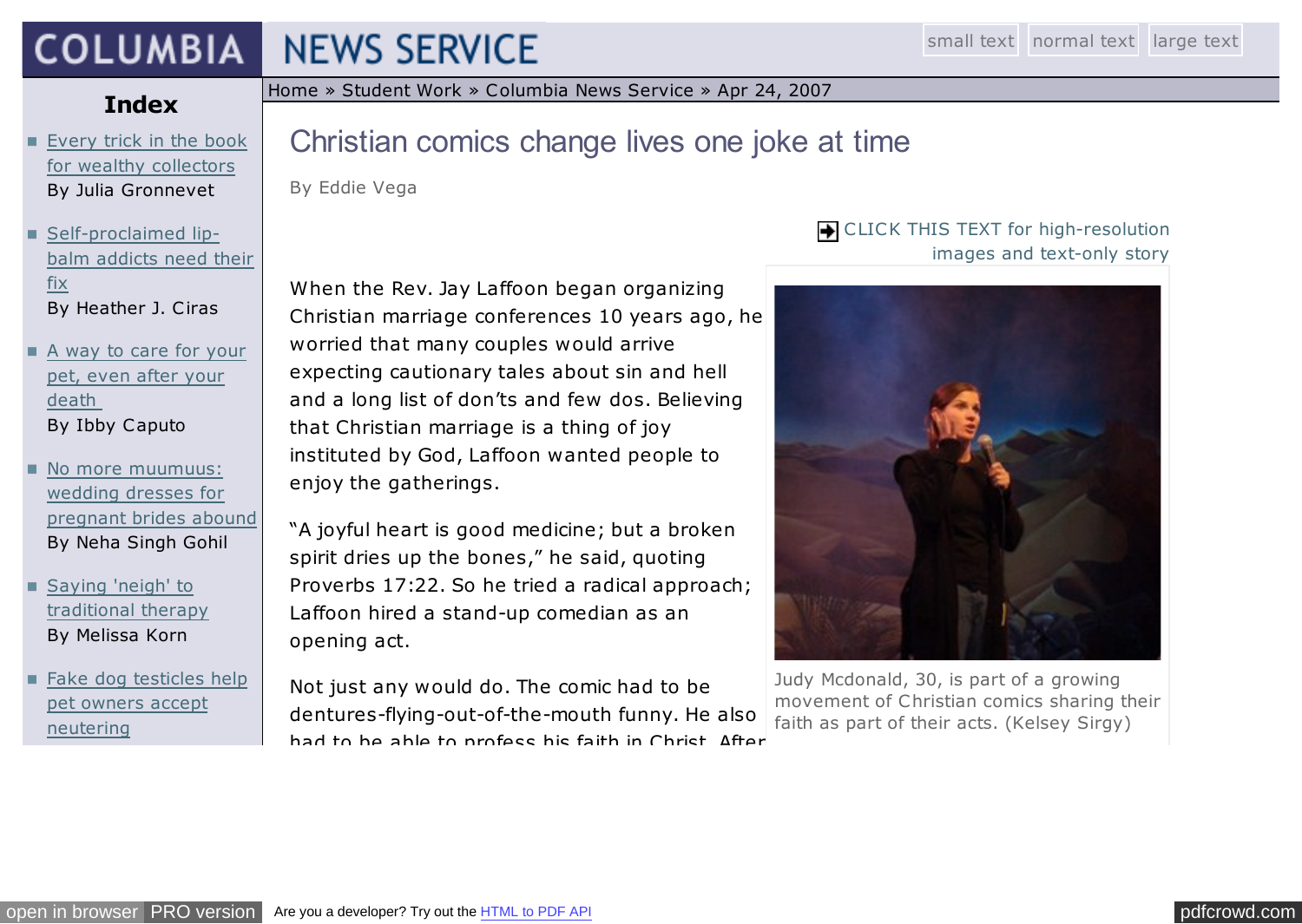#### By Cassandra Vinograd

- **The latest in wedding** [rites: bridal showers for](http://jscms.jrn.columbia.edu/cns/2007-04-24/taylor-groomshower.html) men By Candace Taylor
- Origami artists lift [folded paper to new](http://jscms.jrn.columbia.edu/cns/2007-04-24/twarowski-origamiinnovations.html) heights By Christopher Twarowski
- "13" still strikes fear in the heart--in business, [in architecture, even in](http://jscms.jrn.columbia.edu/cns/2007-04-24/tranovich-13floor.html) the U.S. Navy By Anja Tranovich
- [Giving holy communion](http://jscms.jrn.columbia.edu/cns/2007-04-24/scheyder-schoolcommunion.html) on the rise at Christian schools By Ernest Scheyder
- Online galleries add new dimension to [contemporary art scene](http://jscms.jrn.columbia.edu/cns/2007-04-24/livelli-onlinegalleries.html) By Kevin Livelli
- [An icon of modern art](http://jscms.jrn.columbia.edu/cns/2007-04-24/angel-picassonow100.html) hits the century mark By Amanda Angel
- An icon from the 1964 [World's Fair is decaying,](http://jscms.jrn.columbia.edu/cns/2007-04-24/hirshon-worldsfairremnants.html) but the fair's popularity lives on
- open in browser PRO version

had to be able to profess his faith in Christ. After an exhaustive search, Laffoon found a comedian who joked about relationships and recounted how Jesus had changed his life. His routine got laughs. His personal story got a standing ovation.

While using comedians in evangelical work may raise some eyebrows, Laffoon insists it's not a radical departure. Many clergy use humor in their sermons, often as icebreakers in the introduction or as an anecdote that teaches important lessons about life and faith. While the strategy was unusual a decade ago, today Christian comedy has a loyal following, and the practice is growing.

Laffoon, 45, an ordained minister in the Church of God in Michigan, now has 10 comics who perform at 13 "Celebrate Your Marriage" conferences a year.

What's driving comics into churches? Many comedians have discovered that churches make great performance spaces. "Nationwide, there are more than 300,000 churches and less than 300 comedy clubs," said Lenny Sisselman, 49, a booking agent based in Nashville, Tenn., who specializes in Christian acts. And "some of these churches have better performance spaces than the clubs. They have better sound systems, lighting and more seats. [The audience members] also have longer attention spans.



Judy Mcdonald, 30, is part of a growing movement of Christian comics sharing their faith as part of their acts. (Tommy Plunkett)



Jeff Allen, 50, is part of a growing movement of Christian comics sharing their faith as part of their acts.

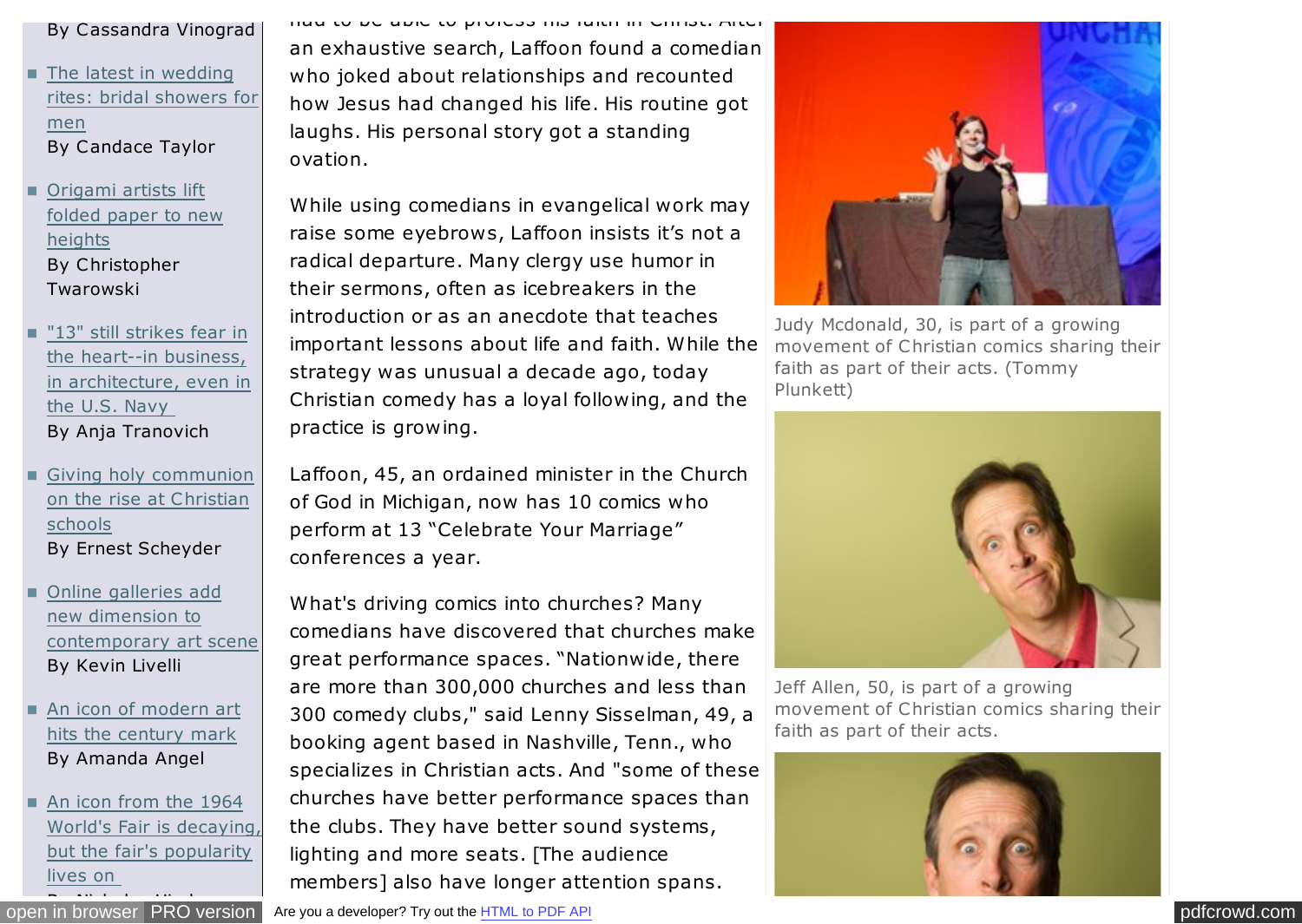#### By Nicholas Hirshon

- Asian party-goers strive to get rid of that 'glow' [often caused by the first](http://jscms.jrn.columbia.edu/cns/2007-04-24/haynie-asianglow.html) drink By Devon Haynie
- Presidential hopefuls a [hot ticket for graduation](http://jscms.jrn.columbia.edu/cns/2007-04-24/correal-graduationspeakers.html) speeches By Annie Correal
- Shootout at the local [pub: Big Buck Hunter is](http://jscms.jrn.columbia.edu/cns/2007-04-24/strang-bigbuckhunter.html) a hit By Katie Strang
- ['Enviropreneurs' align](http://jscms.jrn.columbia.edu/cns/2007-04-24/dang-enviropreneurs.html) business with conservation By Michael Dang
- Masks, capes and spandex: Real-life [superheroes save the](http://jscms.jrn.columbia.edu/cns/2007-04-24/soltes-realsuperheroes.html) world! By John Soltes
- Jews and Muslims find [common ground in food](http://jscms.jrn.columbia.edu/cns/2007-04-24/balla-halalkosher.html) By Andi Balla
- [Till Facebook breakup](http://jscms.jrn.columbia.edu/cns/2007-04-24/edelman-facebookrelationships.html) do us part By Adam Edelman

■ [The ultimate fixture for](http://jscms.jrn.columbia.edu/cns/2007-04-24/gould-ritzytoilets.html)

Remember, these are people who enjoy sermons."

Some mega-churches, like televangelist Joel Olsteen's Lakewood Church in Houston, seat upward of 16,000 and have an architectural style closer to Radio City Music Hall than a traditional church. They even have giant video screens that allow for close-ups of the speakers.



Jeff Allen, 50, is part of a growing movement of Christian comics sharing their faith as part of their acts.

And pastors are finding that entertainers can help fill those seats, Sisselman said. "Many churches have found that their numbers surge at outreach programs aimed at nonbelievers or believers who don't normally attend church," he said. "It's clean entertainment and they can bring their families."

Non-Christian comics, who perform at generic family nights, simply have to offer a clean, family-friendly act consistent with Jesus' message of hope, said Tom Sobel, a booking agent. But there are many more opportunities for practicing Christians.

"Pastors are looking for comics to profess their faith in Christ and to do it from their hearts," Sisselman said.

But most important, a comic must be funny, said Jeff Allen, Sisselman's star comedian. Allen, 50, started his performing career in the smoky comedy clubs of the 1980s. An alcoholic facing bankruptcy and divorce, he found Christ and a meaningful story to share with Christian audiences.

"In a club, if I took a break, it gave someone an opportunity to interrupt, to heckle," he said. "But in church, I could take my time to develop a story, to make a point. There's no heckling in church."

[open in browser](http://pdfcrowd.com/redirect/?url=http%3a%2f%2fjscms.jrn.columbia.edu%2fcns%2f2007-04-24%2fvega-christiancomedians.html&id=ma-140213150257-a671a5c0) [PRO version](http://pdfcrowd.com/customize/) Are you a developer? Try out th[e HTML to PDF API](http://pdfcrowd.com/html-to-pdf-api/?ref=pdf) performance of the example of the MTML to PDF API performance of the example of the example of the example of the example of the example of the e When performing at pastors' conferences, marriage retreats and outreach programs intended to draw nonchurch people to church, he tries to follow the advice a pastor gave him early in his new career: Let your faith drive your comedy but leave the preaching to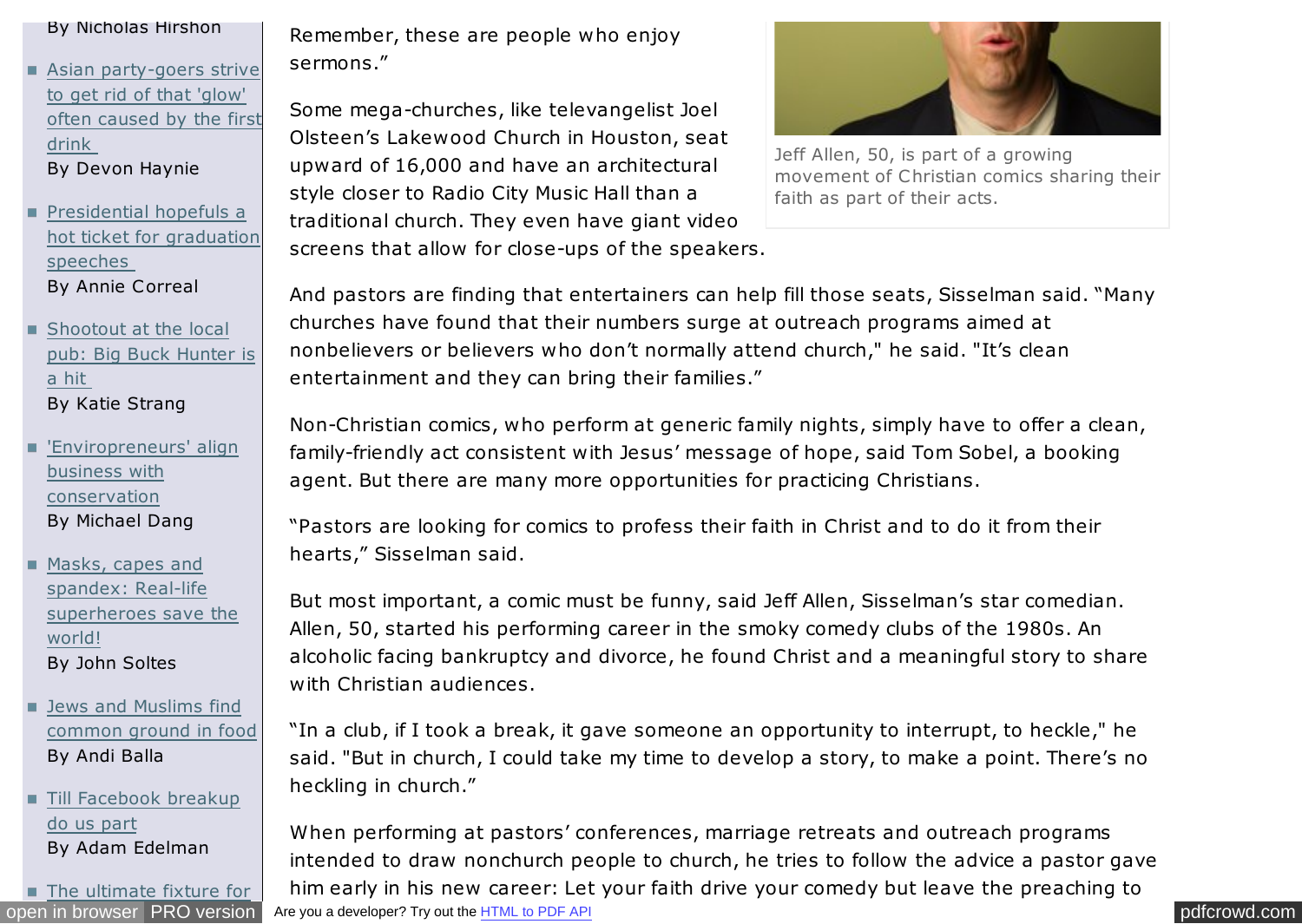high-end bathrooms: a luxury toilet By Joe Gould

 $\mathcal{L}_\text{max}$  the ultimate fixture for  $\mathcal{L}_\text{max}$ 

[Young Muslims head to](http://jscms.jrn.columbia.edu/cns/2007-04-24/cox-imamsonline.html)  $\blacksquare$ the Web for advice By Peter Cox

- Men's room. Women's room. Where's the [room for the people in](http://jscms.jrn.columbia.edu/cns/2007-04-24/gronnevet-unisexbathrooms.html) between? By Julia Gronnevet
- Steeee-ryyyke three! [Umpires' calls mix style](http://jscms.jrn.columbia.edu/cns/2007-04-24/tracy-strikeoutstyle.html) with substance By Tennille Tracy
- [Hats on for the races](http://jscms.jrn.columbia.edu/cns/2007-04-24/mcgarr-hatsonforhorseracing.html) By Elizabeth McGarr
- [Whether 'out' or not,](http://jscms.jrn.columbia.edu/cns/2007-04-24/battle-gaycomedians.html) gay comedians are finding an audience By Ashley L. Battle
- Online radio and [musicians unite for](http://jscms.jrn.columbia.edu/cns/2007-04-24/katona-savinginternetradio.html) survival By Peter Katona

Experts prescribe children's toys for [Alzheimer's patients](http://jscms.jrn.columbia.edu/cns/2007-04-24/rosenberg-alzheimerstoys.html) By Rebecca Rosenberg the preacher.

"If no one ever came back to church after I made them laugh, I would still be happy," Allen said, "because it is God who works on the human heart, God who decides if they come back." But, he added, "if after a lifetime that's all that happened, that my comedy had no impact on God's Kingdom, then I would be disappointed."

Catholic comedian Judy McDonald agrees. She views comedy as a religious vocation, a way of building the Kingdom of God. "I don't mock my religion. I don't tear it down," said McDonald, 30. "Christian comedy is a gift from God."

While hesitant at first, pastors have become welcoming. In the four years McDonald has been performing, her number of engagements has increased to about five a month from six a year.

Her routine includes jokes like: "You can always spot Catholics at 'Star Wars' movies. They are the ones who hear the phrase, 'May the force be with you,' and stand to respond automatically, 'And also with you.'"

At St. Meinrad's Archabbey in Indiana, a conservative Catholic college and seminary that trains men for the priesthood, humor like that is welcomed, said Jeremy King, a Benedictine monk and director of cultural events. McDonald participated in a retreat there for Catholic educators and youth ministers about how to make religious vocations more appealing to young people.

As for Christian comedy, the real question for King, 60, concerns appropriateness. What might be fine in an outreach program might not be at a High Mass. He has not caught McDonald's act but is hoping to book a Dominican nun, Nancy Murray, who uses comedy in her one-woman show about Catherine of Siena, a Catholic saint known for her good humor. Murray is no stranger to comedy; her brother is the actor Bill Murray.

E-mail: ejv2@columbia.edu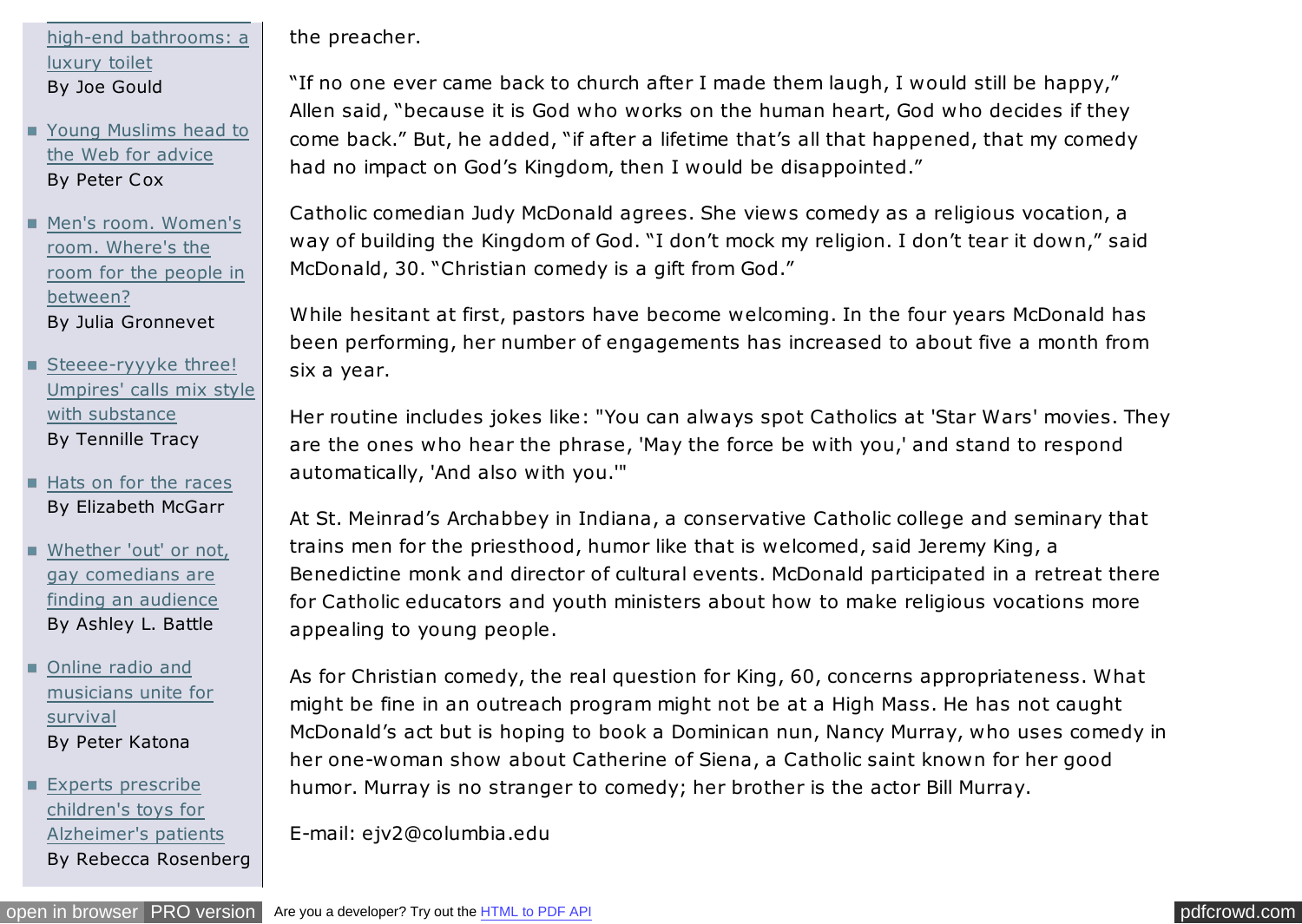- [Can't afford an architect](http://jscms.jrn.columbia.edu/cns/2007-04-24/sharma-cheaplabor.html) or gourmet meal? Hire a student By Shradhha Sharma
- [Home-based child care](http://jscms.jrn.columbia.edu/cns/2007-04-24/battle-childcareunions.html)  $\blacksquare$ providers move to unionize By Ashley L. Battle
- **Etiquette guide helps** [make cubicle life more](http://jscms.jrn.columbia.edu/cns/2007-04-24/fusaro-cubicles.html) bearable By David Fusaro
- **[Little-known nerve may](http://jscms.jrn.columbia.edu/cns/2007-04-24/russell-sexnerve.html)** be secret to lust By Carmen Russell
- **Split-toe socks and** [shoes find a following](http://jscms.jrn.columbia.edu/cns/2007-04-24/hillman-splittoeshoes.html) By Beth Hillman
- **Political odds: Election** pundits put money on [their favorite candidates](http://jscms.jrn.columbia.edu/cns/2007-04-24/goldberg-politicalstocktraders.html) By Andrew Goldberg
- Need a visa? Want some voice coaching? [Experts help out foreign](http://jscms.jrn.columbia.edu/cns/2007-04-24/rivkin-extraordinaryaliens.html) artists in New York By Amanda Rivkin
- [Soft drinks are hard on](http://jscms.jrn.columbia.edu/cns/2007-04-24/swains-corrosivesodas.html) the teeth By Howard Swains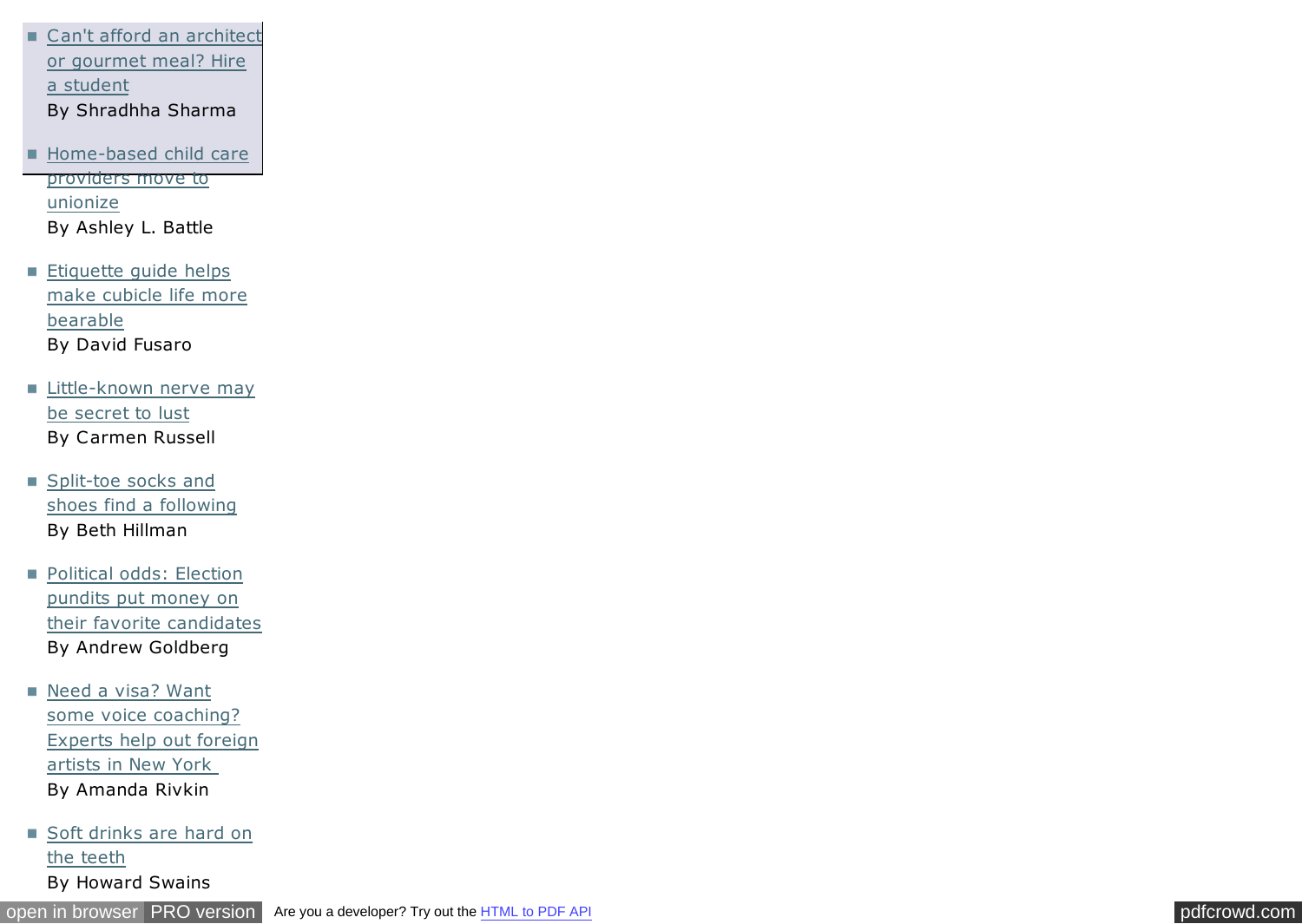[Sea monsters may not](http://jscms.jrn.columbia.edu/cns/2007-04-24/nobel-seamonsters.html) be real, but they're good for business By Justin Nobel

- **[Turn your world upside](http://jscms.jrn.columbia.edu/cns/2007-04-24/guzder-zorb.html)** down: Have a ball in a Zorb! By Deena Guzder
- Grandparents hold [global summit to gain](http://jscms.jrn.columbia.edu/cns/2007-04-24/levenson-internationalgrandparentsrights.html) rights to abused grandchildren By Claire Levenson
- For museums, historic sites and the U.N., audio players replace [people for that guided](http://jscms.jrn.columbia.edu/cns/2007-04-24/fleming-tourguides.html) tour By Ben Fleming
- **Mhen it comes to wills,** how strange can you get? By Erline Andrews
- [Weight-loss camps help](http://jscms.jrn.columbia.edu/cns/2007-04-24/caputo-weightlosscamps.html) kids fight obesity and gain self esteem By Ibby Caputo
- [College students turn to](http://jscms.jrn.columbia.edu/cns/2007-04-24/ant-stimulantabuse.html) stimulants in push for higher grades